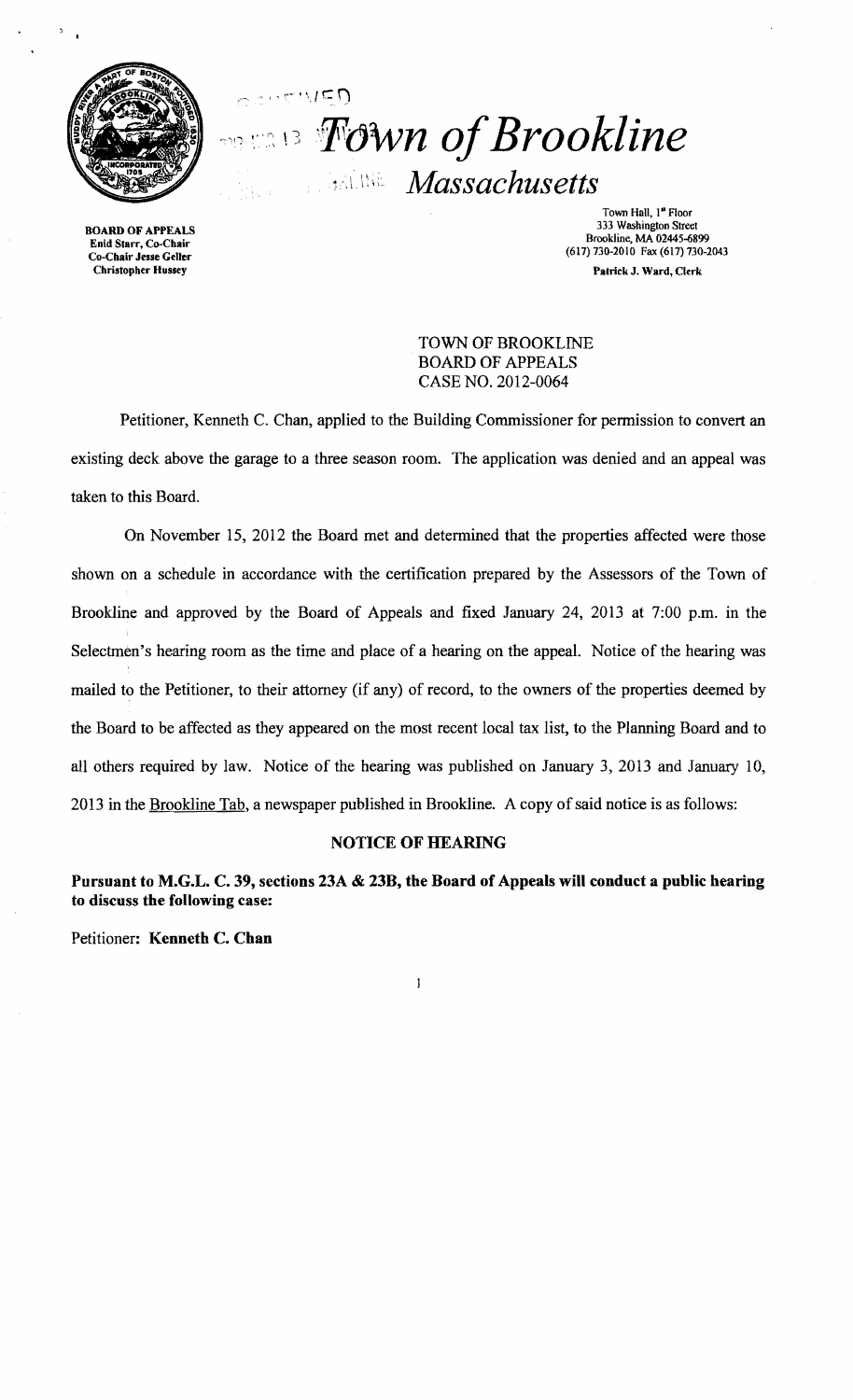Owner: Kenneth C. Chan Location of Premises: 709 Boylston Street Date of Hearing: January 24, 2013 Time of Hearing: 7:00 p.m. Place of Hearing: Selectmen's Hearing Room, 6<sup>th</sup> Floor

A public hearing will be held for a variance and/or special permit from:

- 1. 5.09.2.a; Design Review
- 2. 5.20; Floor Area Ratio
- 3. 5.43 Exceptions to Yard and Setback Regulations
- 4. 5.70 Rear Yard Requirements
- 5. 8.02.2; Alteration or Extension

of the Zoning By-Law to construct a parking area to convert an existing deck above the garage to a three season room

Said premise located in a S-15 (Single Family) Residential district.

*Hearings, once opened, may be continued by the Chair to a date and time certain. No further notice will be mailed to abutters or advertised in the TAB. Questions regarding whether a hearing has been continued, or the date and time ofany hearing may be directed to the Zoning Administrator at 617-734 2134 or check meeting calendar* 

*at: http://calendars.town.brookline.ma.usIMasterTownCalandarl? FormID= 158.* 

The Town of Brookline does not discriminate on the basis of disability in admission to, access to, or *operations ofits programs, services or activities. Individuals who need auxiliary aids for effective communication in programs and services of the Town of Brookline are invited to make their needs known to the* ADA *Coordinator, Stephen Bressler, Town ofBrookline,* 11 *Pierce Street, Brookline, MA 02445. Telephone:* (617) *730-2330; TDD* (617) *730-2327.* 

## Enid Starr Jesse Geller Christopher Hussey

At the time and place specified in the notice, this Board held a public hearing. Present at the hearing was Chairman Starr and Board Members Book and Zuroff. The case was presented by the attorney for the petitioner, Robert L. Allen Jr., 300 Washington Street, Second Floor, Brookline, Massachusetts 02445. Also in attendance was Kenneth C. Chan, the owner of 709 Boylston Street.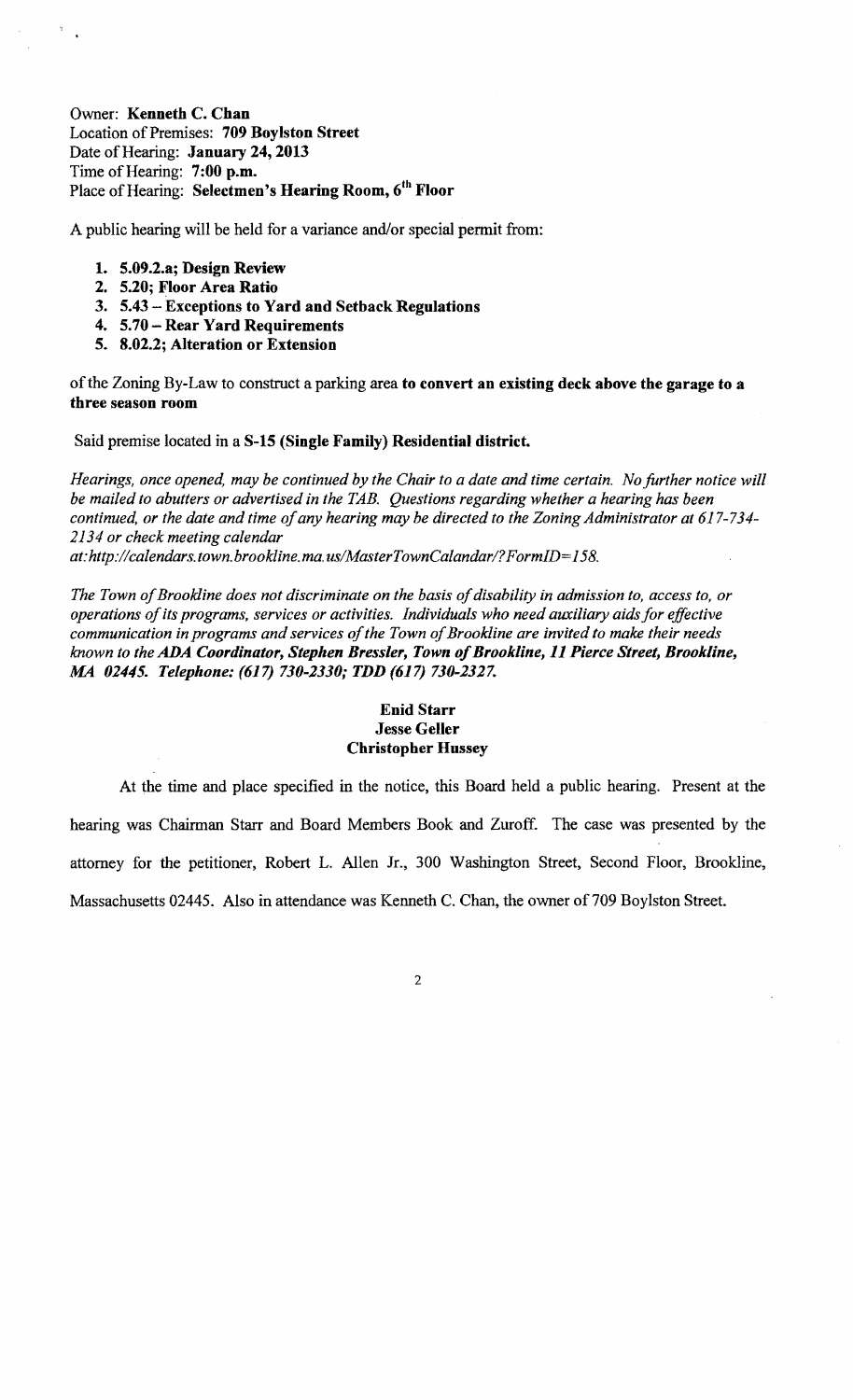The hearing was brought to order at 7:00pm. Attorney Allen stated that the structure on the property is a brick Colonial Style single family dwelling, built in 1925 and located on the comer of Boylston Street and Chestnut Hill Avenue. Mr. Chan has lived there with his wife and two children since 1996. The Chan's have redone the entire interior of the house and made numerous repairs to the open patio above the garage in an attempt to stop the leaking into the garage. Mr. Chan has several antique cars in the garage that have suffered damage as a result of the leaks. As a result, he is proposing to convert an existing deck above the garage to a three season room but really a greenhouse.

The proposed deck is 270 square feet and is located on the part of the dwelling closest to the property line with Chestnut Hill Avenue furthest away from any neighbor. The Planning Board met last month and unanimously supported the applicant's proposal. There has been no opposition or objections to this proposal.

The petitioner was cited for design review under zoning by-law Section 5.09.2.a, which states that any exterior addition for which a special permit is requested on a lot located within 100 feet of Beacon Street, Commonwealth Avenue, Boylston Street, Harvard Street, Brookline Avenue, or Washington Street, requires a special permit subject to the design review standards listed under Section 5.09.4(a-l). All the conditions have been met, and the most relevant sections of the design review standards are described below:

a. Preservation of Trees and Landscape – There will be no disruption to any landscaping.

b. Relation of Buildings to Environment – The new three season room is a brick structure with storm windows and should not cast significant shadows on neighboring properties, public open space, or streets.

c. Relation of Buildings to the Form of the Streetscape and Neighborhood - The three season room will be on the front side of the dwelling to the east, and will be primarily visible from Chestnut Hill Avenue. The proposed addition will be constructed with matching brick, and storm windows.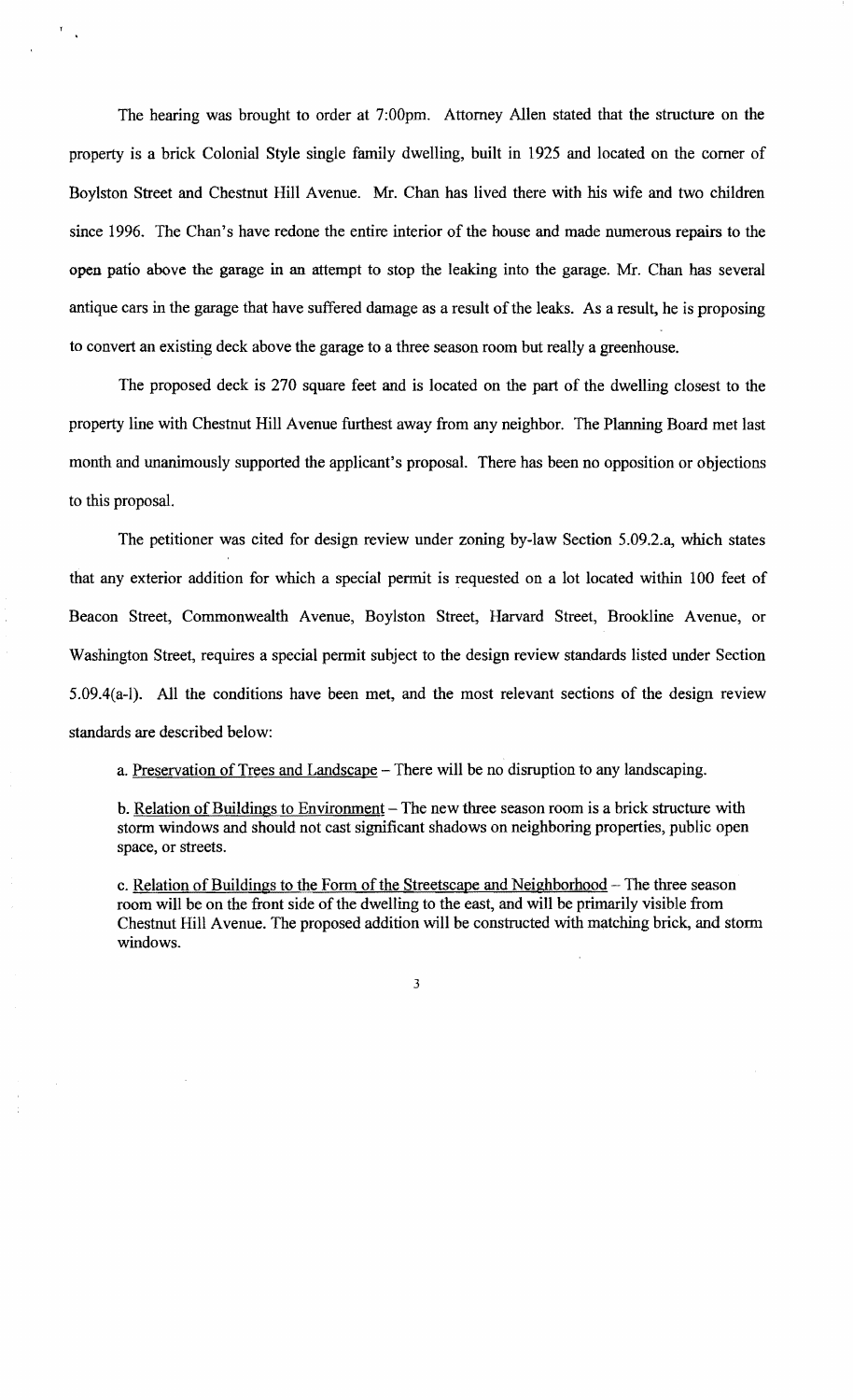d. Open Space - The proposal will not have any effect on the usable or landscaped open space on the property.

 $\frac{A_{\rm{max}}}{\sigma}$ 

The petitioner was cited under Section 5.43 and Section 5.70 for Exceptions to Yard and Setback and Rear Yard Requirements, respectively. While the petitioner could seek relief under Section 5.43, which states that the Board of Appeals may waive yard and setback requirements if a counterbalancing amenity is provided, nothing in the petitioner's request requires a change in setbacks and zoning relief is not required.

Member Zuroff questioned how a variance standard could possibly be met when the existing dwelling is already considerably over the allowable FAR. Attorney Allen did point out that the petitioner was cited for Floor Area Ration under Section 5.20, however, Mr. Chan's intention is to create a greenhouse, which will not be a heated space and would have removable windows. If Mr. Chan were to put in all screens instead of windows, the addition would be treated as an unenclosed porch and no FAR relief would be required. Attorney Allen suggested that this room will be screened in most of the year, however, storm windows will be put in during the inclement weather in order to protect the plants. Thus, the removable windows were akin to screens and, based on the definition of "Porch" in the Zoning By-Law, should be treated as an unenclosed porch, and thus the additional FAR would not count.

Finally, under Section 8.02.2, a special permit is required to alter a pre-existing non-conforming structure or use. Pursuant to section 9.05, the Petitioner meets the elements required for a special permit. The specific site is an appropriate location for such a use, structure, or condition. The use as developed will not adversely affect the neighborhood. The petitioner intends to build the room out of brick, match the windows, the new roof will blend with the existing roof and additional landscaping will be added for counterbalancing amenities. There will be no nuisance or serious hazard to vehicles or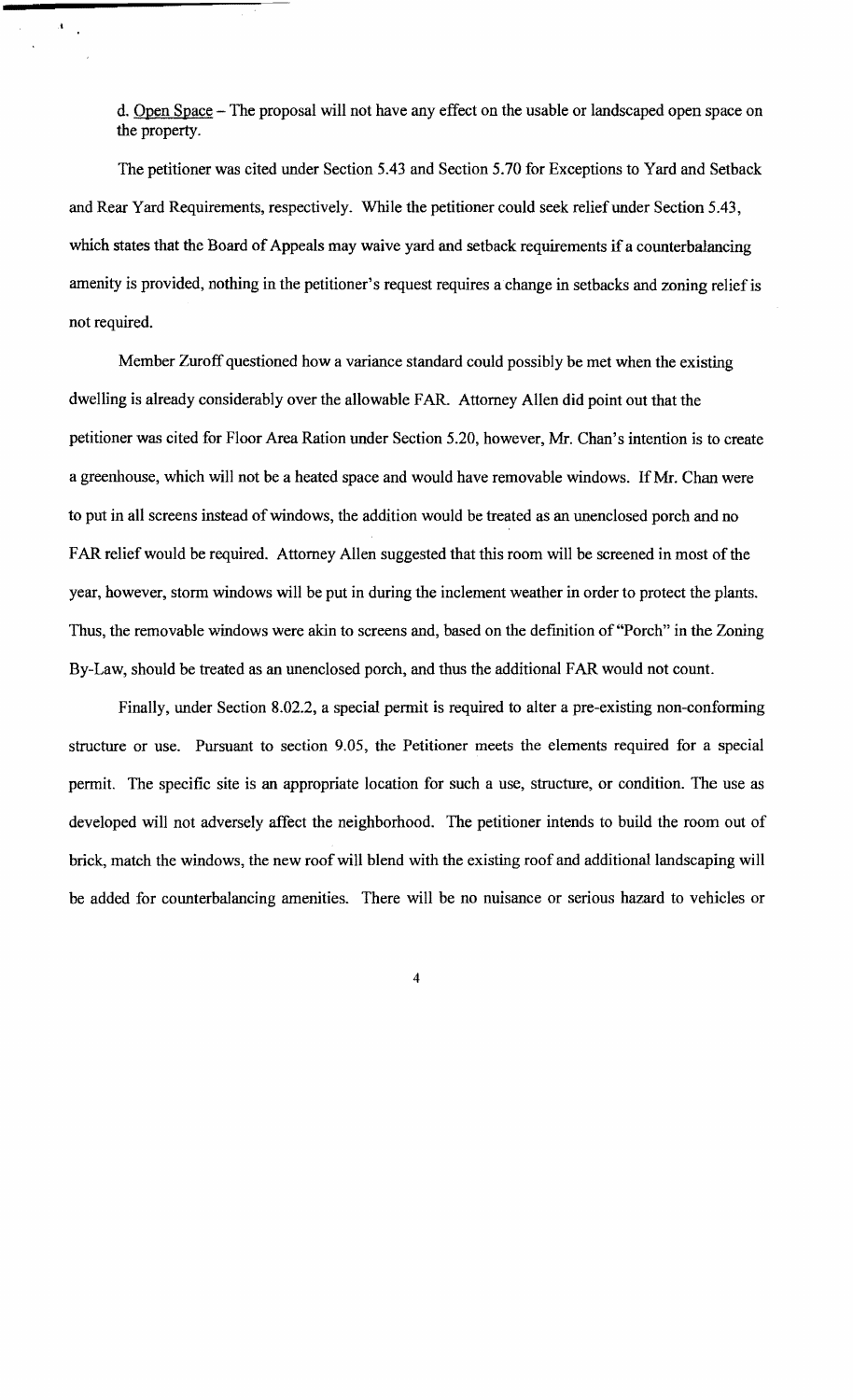pedestrians. Adequate and appropriate facilities will be provided for the proper operation of the proposed use.

The Chairman asked whether anyone in attendance wished to speak in favor of or against the proposal. No one spoke in favor or in opposition to the proposal.

Timothy Richard, Planner for the Town of Brookline, delivered the findings of the Planning Board, stating the Planning Board is supportive of this proposal. It is not anticipated that the additional floor area will have a negative effect on the surrounding neighborhood. The proposal will not expand the existing footprint of the structure, and will be entirely above the existing two car garage. The new brick will match the existing brick on the dwelling, and will not look out of place. The Planning Board feels that the proposed storm windows would look more appropriate if they matched the eight over eight windows on the rest of the structure. The Planning Board would like to see the new roof, on the three season room, constructed with materials that match or blend with the existing roof on the dwelling. The Planning Board recommends that the applicant provide additional landscaping to serve as a counterbalancing amenity.

Therefore, if the Board of Appeals finds that the statutory requirement for a variance are met, the Planning Board recommends approval of the plans by Choo & Company, Inc., dated 9/25/12, with revisions to the windows, so they match the existing windows, subject to the following conditions:

- 1. Prior to the issuance of a building permit, the applicant shall submit final elevations and a landscaping plan, indicating the provided counterbalancing amenity, subject to the review and approval of the Assistant Director of Regulatory Planning.
- 2. Prior to the issuance of a building permit, the applicant shall submit to the Building Commissioner for review and approval for conformance to the Board of Appeals decision: 1) a fmal site plan stamped and signed by a registered engineer or land surveyor; 2) final building elevations stamped and signed by a registered architect; and 3) evidence that the Board of Appeals decision has been recorded at the Registry of Deeds.